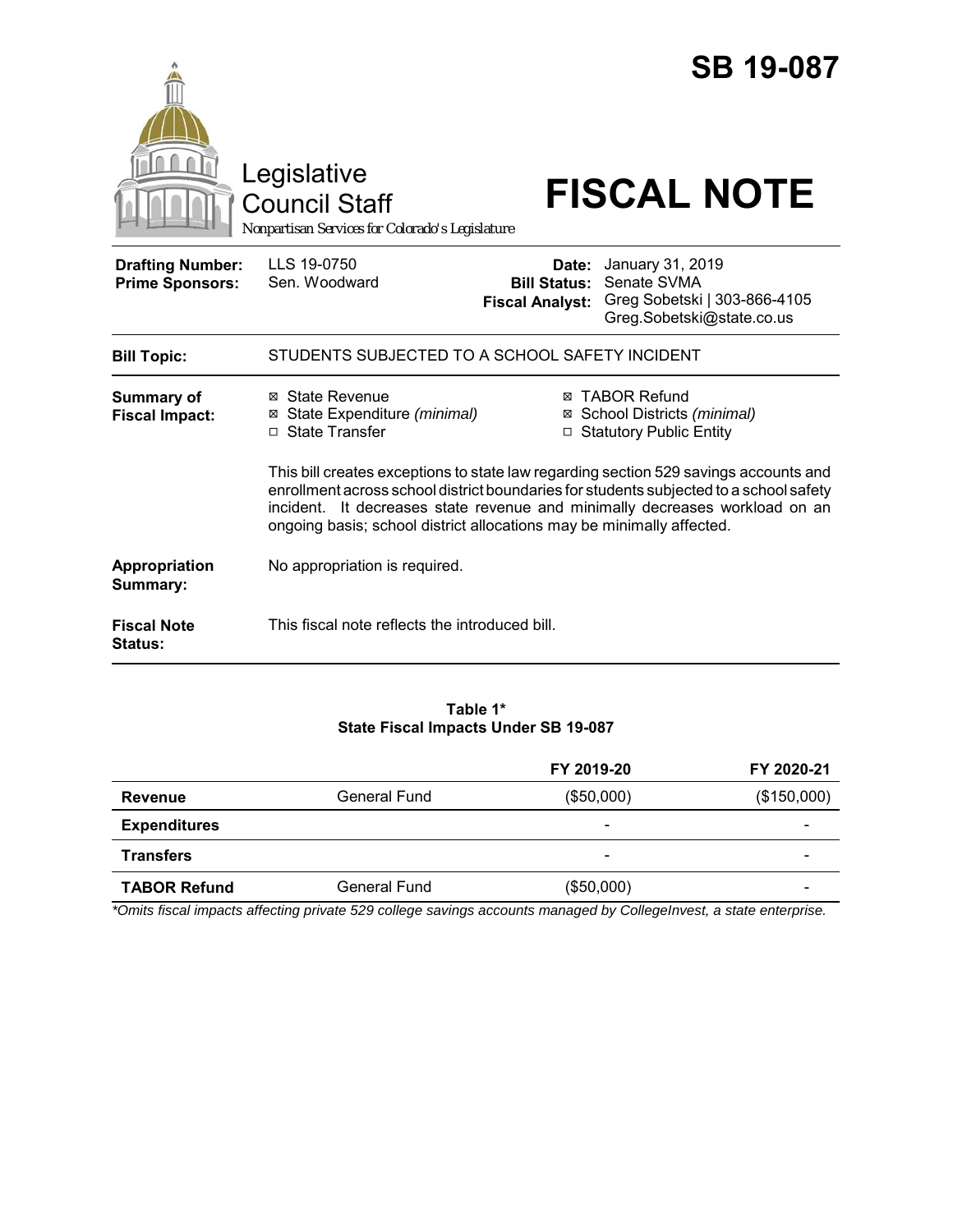January 31, 2019

# **Summary of Legislation**

This bill makes exceptions to state law for students subjected to a school safety incident. A school safety incident is an incident of harassment, hazing, bullying, threat or intimidation, or physical or sexual assault that a student has been subjected to while enrolled in a kindergarten through twelfth grade (K-12) public, private, or religious school.

**529 accounts.** The bill modifies the state income tax deduction for contributions to an education savings account established under section 529 of the Internal Revenue Code (529 account). The bill allows money in a 529 account to be withdrawn to pay for qualified K-12 education expenses, including those for enrollment or attendance at a public, private, or religious school, for students who have been subjected to a school safety incident. Under the bill, these withdrawals are not subject to income tax recapture.

**Public schools of choice.** State law requires that school districts allow enrollment of nonresident Colorado pupils in particular programs offered by the district. Under current law, a school district is not required to enroll a nonresident student after the pupil enrollment count day. The bill makes an exception for students subjected to a school safety incident. School districts retain their current law ability to deny a nonresident student's enrollment if there is insufficient space or staff, if the appropriate program is not offered, or if the pupil does not meet program eligibility requirements.

## **Background**

**Current state deduction for 529 account contributions.** Current state law allows a taxpayer annually to deduct up to \$10,000 in 529 account contributions from state taxable income. Prior to December 2017, money in 529 accounts could be used only for higher education expenses, with limited exceptions. Money spent for other purposes, including K-12 education, was subject to income tax recapture, including penalty and interest.

The federal Tax Cuts and Jobs Act (TCJA) was enacted in December 2017. The TCJA broadens the use of 529 accounts to include K-12 education expenditures, and allows money saved for these expenditures to accrue interest exempt from federal income tax. According to an Office of Legislative Legal Services (OLLS) legal memorandum dated February 27, 2018, 529 account contributions that will eventually be spent for K-12 education purposes are eligible for the state deduction; however, 529 account withdrawals for these purposes remain subject to income tax recapture. Expenditures for additional income tax recapture associated with this provision of the TCJA are not included in FY 2018-19 appropriations to the Department of Revenue, the department's FY 2018-19 supplemental request, or the department's FY 2019-20 budget request.

## **Assumptions**

**Current law.** This fiscal note assumes that current law will be administered in a manner consistent with the February 27, 2018, OLLS memorandum. Accordingly, 529 account contributions for K-12 expenses are assumed to qualify for the state deduction. However, taxpayers making 529 account withdrawals for these purposes are assumed to be subject to income tax recapture, including penalty and interest. Expenditures required for the DOR to administer this obligation in future years have not been estimated and are currently assessed as indeterminate.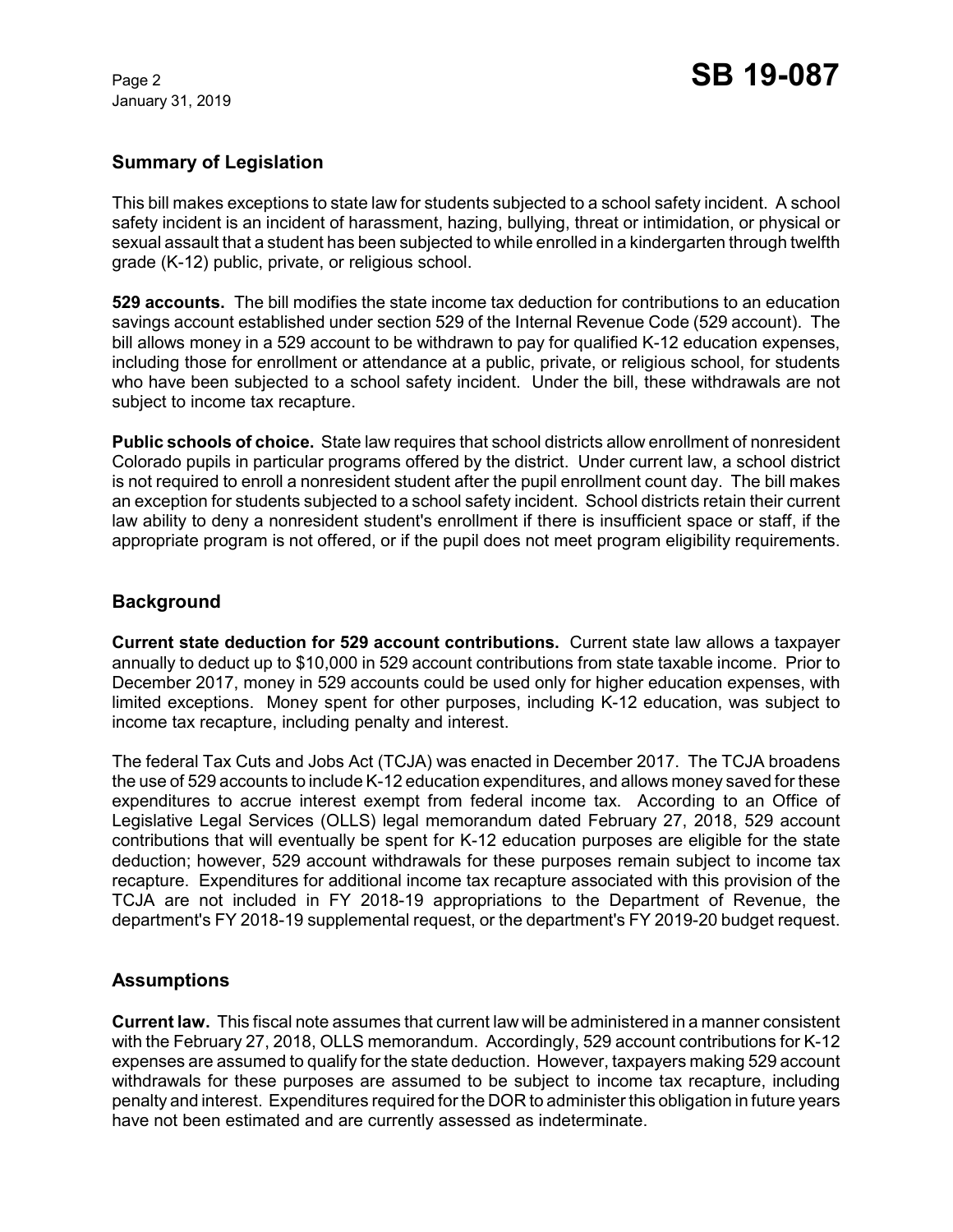January 31, 2019

**Timing of 529 account withdrawals.** Because the state income tax deduction for contributions to a 529 account can be accessed during the same year for which qualified expenses are paid, this fiscal note assumes no lag time between 529 account deposits and withdrawals.

### **State Revenue**

The bill is expected to decrease General Fund revenue by \$50,000 in FY 2019-20, \$150,000 in FY 2020-21, and larger amounts in subsequent fiscal years. The bill reduces individual income tax revenue, which is subject to TABOR.

These estimates assume that 31.5 percent of the state's 34,500 students attending private K-12 schools have 529 accounts, based on the utilization rate for college students, and that annual 529 account contributions for K-12 tuition will average \$6,650, consistent with disbursements for college students. Based on data published in the U.S. Department of Education's 2017 Indicators of School Crime and Safety report, it is assumed that 2.9 percent of students are subjected to a school safety incident each year. Based on these assumptions, the parents of 315 students are expected to begin to claim the deduction for 529 account contributions for K-12 expenses each year.

Estimates do not account for additional enrollment in private school based on the incentive offered in the bill. To the extent that students migrate from public school to private school more so than would be expected under current law, the bill's revenue impact may be greater than estimated.

#### **State Expenditures**

The bill decreases tax administration workload in the Department of Revenue to the extent that withdrawals from 529 accounts that would be subject to income tax recapture under current law are permitted to occur without triggering a recapture requirement as a result of the bill. The effect on departmental workload is expected to be minimal.

**TABOR refunds.** The bill is expected to decrease state General Fund obligations for TABOR refunds by \$50,000 in FY 2019-20. Under current law and the December 2018 forecast, the bill will correspondingly reduce the amount refunded to taxpayers via sales tax refunds on income tax returns for tax year 2020. The state is not expected to collect a TABOR surplus in FY 2020-21. A forecast of state revenue subject to TABOR is not available beyond FY 2020-21.

### **School Districts**

State school finance allocations to school districts are determined in part by school district enrollment measured on the pupil count day. The bill creates a school safety incident exception to the current law stipulation that districts not be required to enroll nonresident Colorado students after the pupil count day, potentially resulting in the enrollment of students that will not be reflected in the district's school finance allocations until one year later than they otherwise would. Shifts in district allocations are assessed as minimal, and the bill is not expected to affect the state share of total program funding.